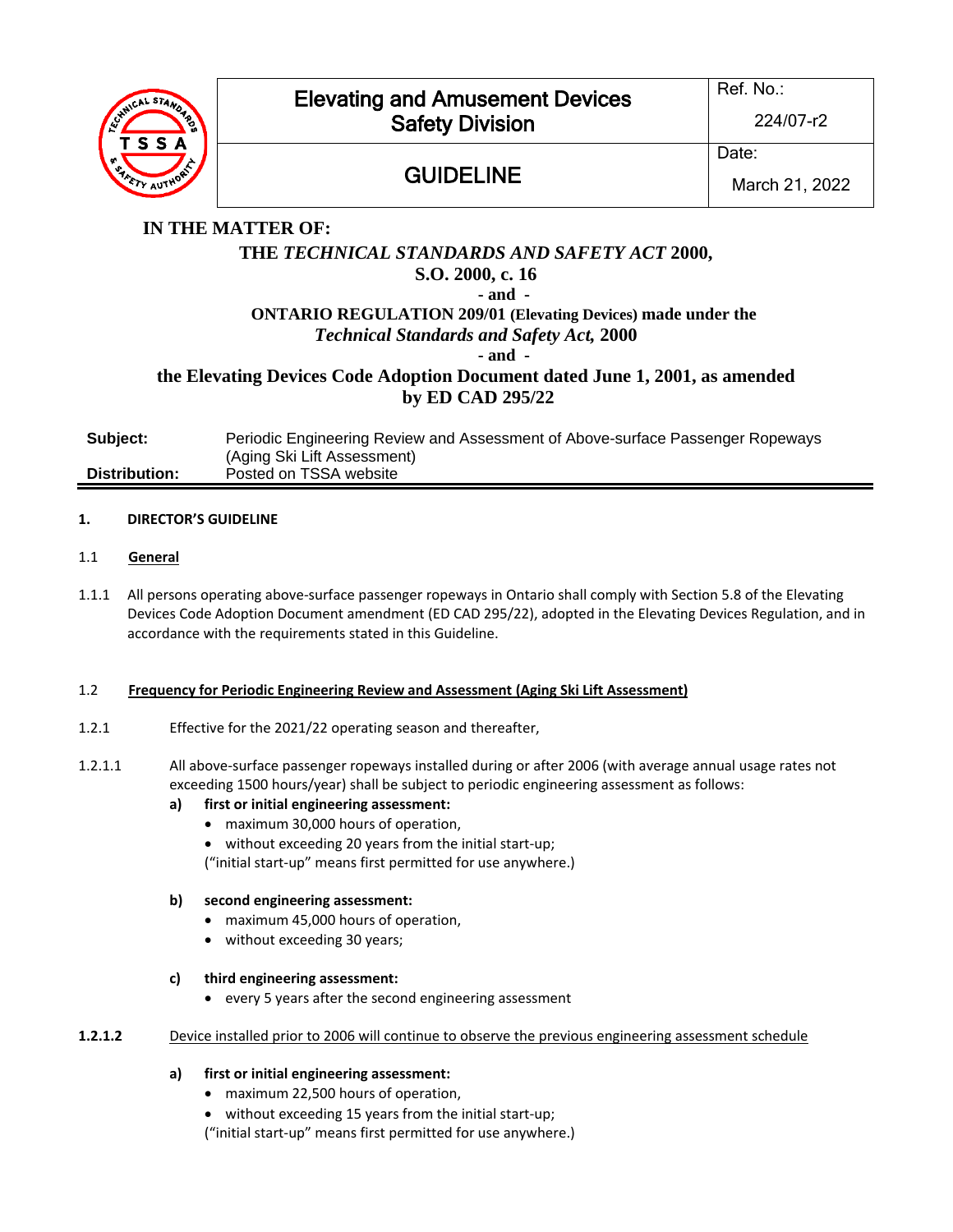#### **b) second engineering assessment:**

- maximum 37,500 hours of operation,
- without exceeding 25 years;

#### **c) third engineering assessment:**

- every 5 years after the second engineering assessment
- 1.2.2 Despite the frequency stated in 1.2.1, reporting due dates may deviate somewhat as permitted by the Director. Table 1 provides a sample of the updated assessment periods for some hourly usage examples following the frequencies of 1.2.1.1.

| Years in<br><b>Operation</b>                                                                                                                                                                                                    | <b>Hours Accumulation</b><br>(example for devices with different annual usage) |                |       |                      |         |  |  |
|---------------------------------------------------------------------------------------------------------------------------------------------------------------------------------------------------------------------------------|--------------------------------------------------------------------------------|----------------|-------|----------------------|---------|--|--|
| $\mathbf{1}$                                                                                                                                                                                                                    | 1000                                                                           | 1200           | 1500  | 2000                 | 2500    |  |  |
| $\overline{2}$<br>                                                                                                                                                                                                              | 2000                                                                           | 2400           | 3000  | 4000                 | 5000    |  |  |
| 12                                                                                                                                                                                                                              | 12000                                                                          | 14400          | 18000 | 24000                | 30000   |  |  |
| 13                                                                                                                                                                                                                              | 13000                                                                          | 15600          | 19500 | 26000                | 32500   |  |  |
| 14                                                                                                                                                                                                                              | 14000                                                                          | 16800          | 21000 | 28000                | 35000   |  |  |
| 15                                                                                                                                                                                                                              | 15000                                                                          | 18000          | 22500 | 30000                | 37500   |  |  |
| 16                                                                                                                                                                                                                              | 16000                                                                          | 19200          | 24000 | 32000                | 40000   |  |  |
| 17                                                                                                                                                                                                                              | 17000                                                                          | 20400          | 25500 | 34000                | 42500   |  |  |
| 18                                                                                                                                                                                                                              | 18000                                                                          | 21600          | 27000 | 36000                | 45000   |  |  |
| 19                                                                                                                                                                                                                              | 19000                                                                          | 22800          | 28500 | 38000                | 47500   |  |  |
| 20                                                                                                                                                                                                                              | 20000                                                                          | 24000          | 30000 | 40000                | 50000   |  |  |
| 21                                                                                                                                                                                                                              | 21000                                                                          | 25200          | 31500 | 42000                | 52500   |  |  |
| 22<br>$\cdots$                                                                                                                                                                                                                  | 22000                                                                          | 26400          | 33000 | 44000                | 55000   |  |  |
| 30<br>                                                                                                                                                                                                                          | 30000                                                                          | 36000          | 45000 | 60000                | 75000   |  |  |
| 35                                                                                                                                                                                                                              | 35000                                                                          | 42000          | 52500 | 70000                | 87500   |  |  |
| 40                                                                                                                                                                                                                              | 40000                                                                          | 48000          | 60000 | 80000                | noomon. |  |  |
| 45                                                                                                                                                                                                                              | 45000                                                                          | 54000          | 67500 | 90000                | 112500  |  |  |
| Note 1: annual usage = hours in row1<br>Note 2: Average annual usage is assumed to be 1500 hrs<br>Note 3: colour shading indicates an assessment period                                                                         |                                                                                |                |       |                      |         |  |  |
| 1st assessment                                                                                                                                                                                                                  |                                                                                | 2nd assessment |       | 3rd & Sub assessment |         |  |  |
| Note 4: higher usage devices (denoted in the red rectangle) may use the intervals defined in 1.2.1, or<br>may be dealt with individually using a risk based approach that is submitted to TSSA and approved by<br>the Director. |                                                                                |                |       |                      |         |  |  |

Table 1

```
(applicable for installation in 2006 and later)
```
Higher usage devices may follow the frequencies listed in 1.2.1.1, or may utilize a risk approach for the assessment and management of the critical components (as impacted by fatigue, corrosion and/or wear) as permitted by the Director.

Where assessment frequencies are varied the next reporting date noted on the registered copy of the Aging Ski Lift Assessment report will apply. For a current listing of device installation numbers and their next scheduled frequency for the Aging Ski Lift Assessment report, contact TSSA or obtain a copy of the **Aging Ski Lift Assessment Schedule** from the web site.

#### 1.3 **Aging Ski Lift Assessment**

1.3.1 The **Aging Ski Lift Assessment** shall identify passenger ropeway parts that are affected by: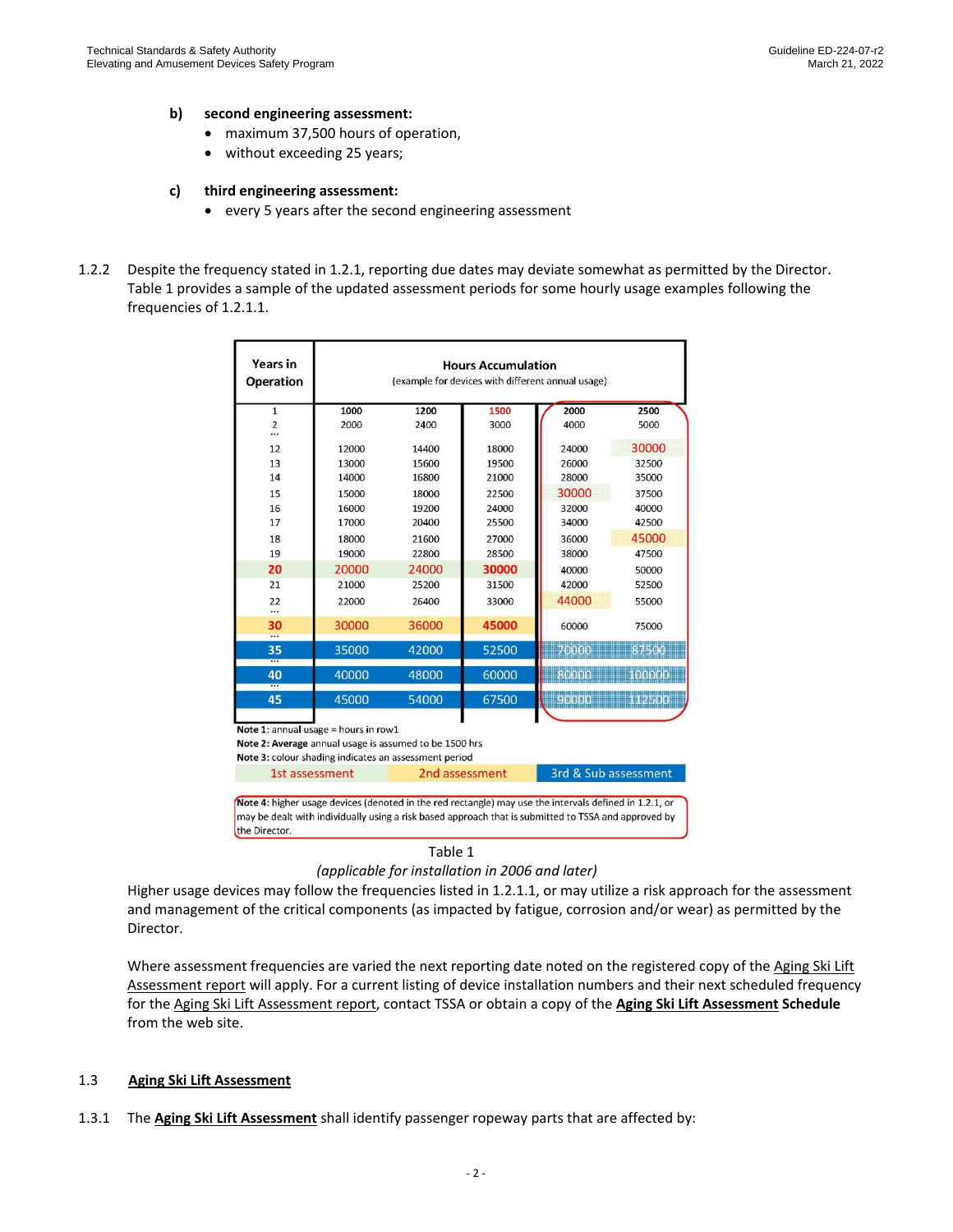- a) **fatigue** and **vibration** of both **moving components** and **fixed structures** causing cracks and fractures of connections and parent metal; and
- b) **environmental factors** like snow, ice, rain, temperature, humidity, and dust causing corrosion and deterioration of structural, mechanical and electrical components, and shall determine the extent of their deterioration, and evaluate their security at time intervals established in section 1.2 of this bulletin.
- 1.3.2 The following sources shall be used as guides to assess the security of the passenger ropeway parts:

### **a) The latest version of CSA Standard Z98**

The latest version of CSA Standard Z98 shall be used as a guide to establish criteria to assess safety of parts impacted by an aging ropeway. Those parts of passenger ropeway installation requiring alteration, replacement and/or repair shall meet the requirements of the latest adopted version of CSA Standard Z98, and

## **b) The requirements by Manufacturer/Designer of the Passenger Ropeway**

The requirements by Manufacturer/Designer of the Passenger Ropeway shall be used as a guide for those parts of the passenger ropeway installation requiring alteration, replacement and/or repair shall meet the requirements established by the manufacturer/designer of the passenger ropeway. Where manufacturer or designer is no longer in business, an engineer shall establish requirements for alteration, replacement and/or repair, and

## **c) Non-Destructive Testing (NDT) of Critical Components**

Non-Destructive Testing of Critical Components shall be undertaken for all above-surface passenger ropeway critical components. Any components to be tested that are not directly accessible shall be disassembled. The method of non-destructive, acceptance/rejection criteria, and other tolerances shall be in accordance with the specification specified by the manufacturer/ designer. Where manufacturer or designer is no longer in business, an engineer shall perform that action.

### 1.4 **Critical Components**

Critical components are those parts of ropeway, the failure of which would immediately jeopardize passenger safety. The list of critical components of an above-surface ropeway shall include, but not be limited to the following:

MOVING COMPONENTS:

- $\triangleright$  Carrier(s)<sup>1</sup>, including grip, hanger, chair, or gondola;
- $\triangleright$  Drive and return sheaves including shafts;
- $\triangleright$  Line sheave assemblies and their attachments;
- ➢ Tension systems and their attachments; and
- ➢ Wire rope, including haul ropes, track ropes and counterweight ropes

### <sup>1</sup>Note: Refer to section 3.5 of this guideline for determination of NDT criteria for carriers

### FIXED STRUCTURES

- $\triangleright$  Drive terminal structure:
- ➢ Return terminal structure;
- ➢ Towers and cross-arms; and
- ➢ Catwalks

Identification of every critical component of an above-surface passenger ropeway shall be based on its definition and requirements contained in the latest adopted version of CSA Standard Z98 – Passenger Ropeways. According to the CSA Standard Z98, critical component means " a component or system of components, the failure of which would immediately jeopardize passenger safety".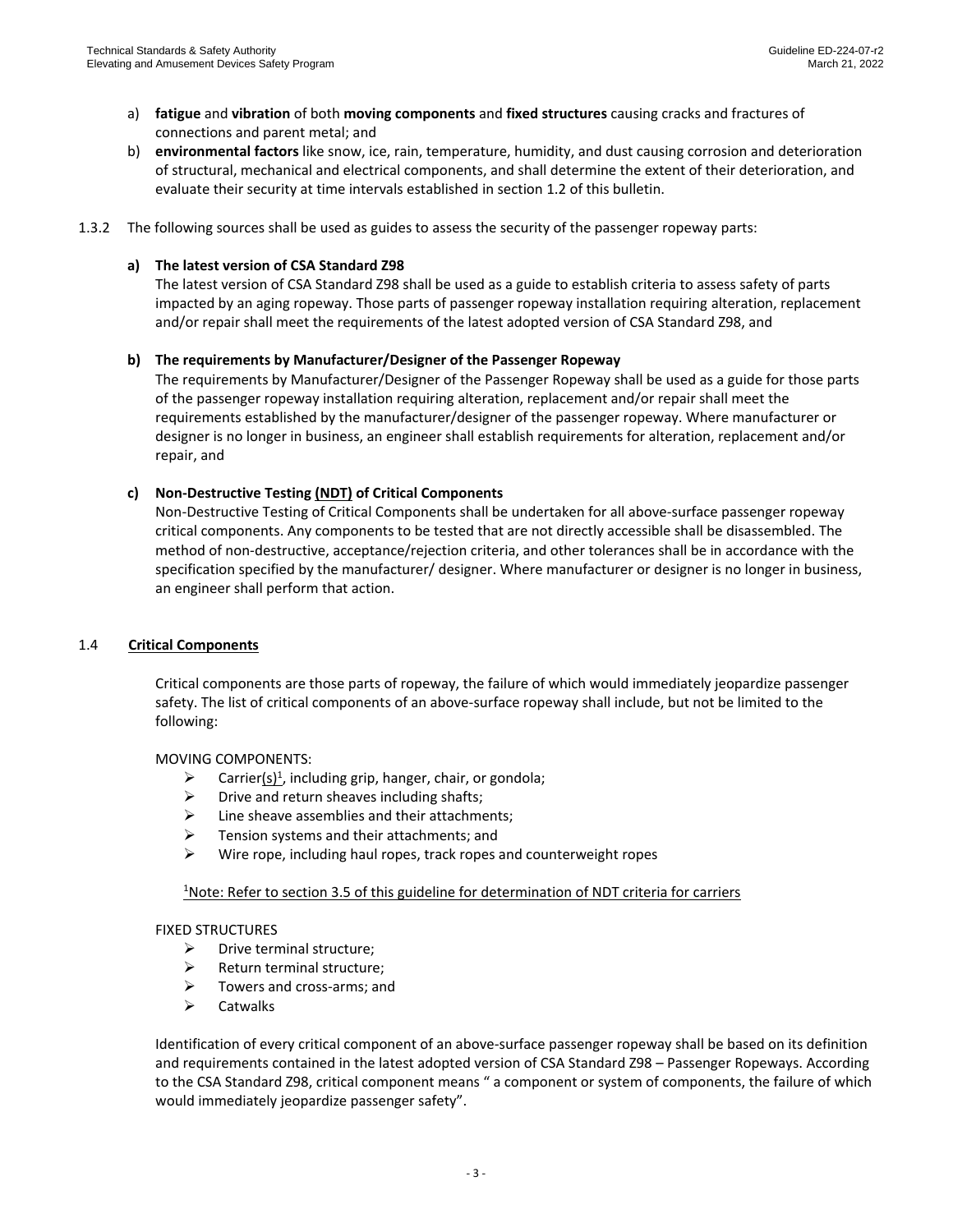Note: This guideline is not the subject of, nor does it address electrical components which are covered elsewhere by the regulation, code and maintenance programs.

### 1.5 **Aging Ski Lift Assessment Findings**

- 1.5.1 A professional engineer shall certify (stamp/seal) the Aging Ski Lift Assessment report. The report shall address: a) guidelines established in Section 1.3; and
	- b) the requirements to correct all non-compliance related findings to achieve compliance with the requirements of Section 5.8 of the CAD under the Elevating Devices Regulation.
- 1.5.2 An owner shall attest that he/she will comply with the requirements of the Aging Ski Lift Assessment report to achieve compliance with the requirements of Section 5.8 of the CAD under the Elevating Devices Regulation.
- 1.5.3 The Aging Ski Lift Assessment report prepared in accordance with the requirements of Section 1.4 of this Guideline shall be submitted to the Technical Standards and Safety Authority (TSSA) for its registration.
- 1.5.4 Prior to registering the report, TSSA shall evaluate the Aging Ski Lift Assessment report for its technical integrity and conformance to the requirements of this Guideline. The report shall be registered without conditions, registered with conditions or rejected with explanation.
- 1.5.5 An owner of an above-surface passenger ropeway **shall not operate the ropeway prior to the registration of the Aging Ski Lift Assessment report**.
- 2. BACKGROUND

#### 2.1 **General**

The Elevating Devices Regulation made under the *Technical Standards and Safety Act (TSS Act)* adopts the Elevating Devices Code Adoption Document (CAD). This Guideline is prepared in keeping with the Section 5.8 of the CAD that reads:

*"Every above-surface passenger ropeway shall be subjected periodically to a complete engineering review and assessment to ensure its continued operational safety in accordance with guidelines set by the director."*

Section 5.8 of the CAD is intended to deal with the impact on the safety of above-surface passenger ropeway as a result of its age. Even though a ropeway is maintained to keep up with its original or current design/manufacturing specification during its life, over the period of time the following elements will still weaken parts of the ropeway that can fail accidentally:

- Fatigue and vibration of both moving components and fixed structures causing cracks and fractures of connections and parent metal; and
- Environmental factors like snow, ice, rain, temperature, humidity, and dust causing corrosion and deterioration of structural, mechanical and electrical components.

*Above-surface passenger ropeways* include those ropeways on which passengers are transported in rope-supported carriers and are not in contact with the ground or snow surface. Chair lifts, gondola lifts, and reversible ropeways are above-surface passenger ropeways.

Periodic engineering review and assessment of every above-surface passenger ropeway will ensure continued compliance with the TSS Act, Elevating Devices Regulation, and CAD, which in turn is intended to ensure continued operational safety.

This Guideline expounds upon the following criteria to meet the intent of Section 5.8 :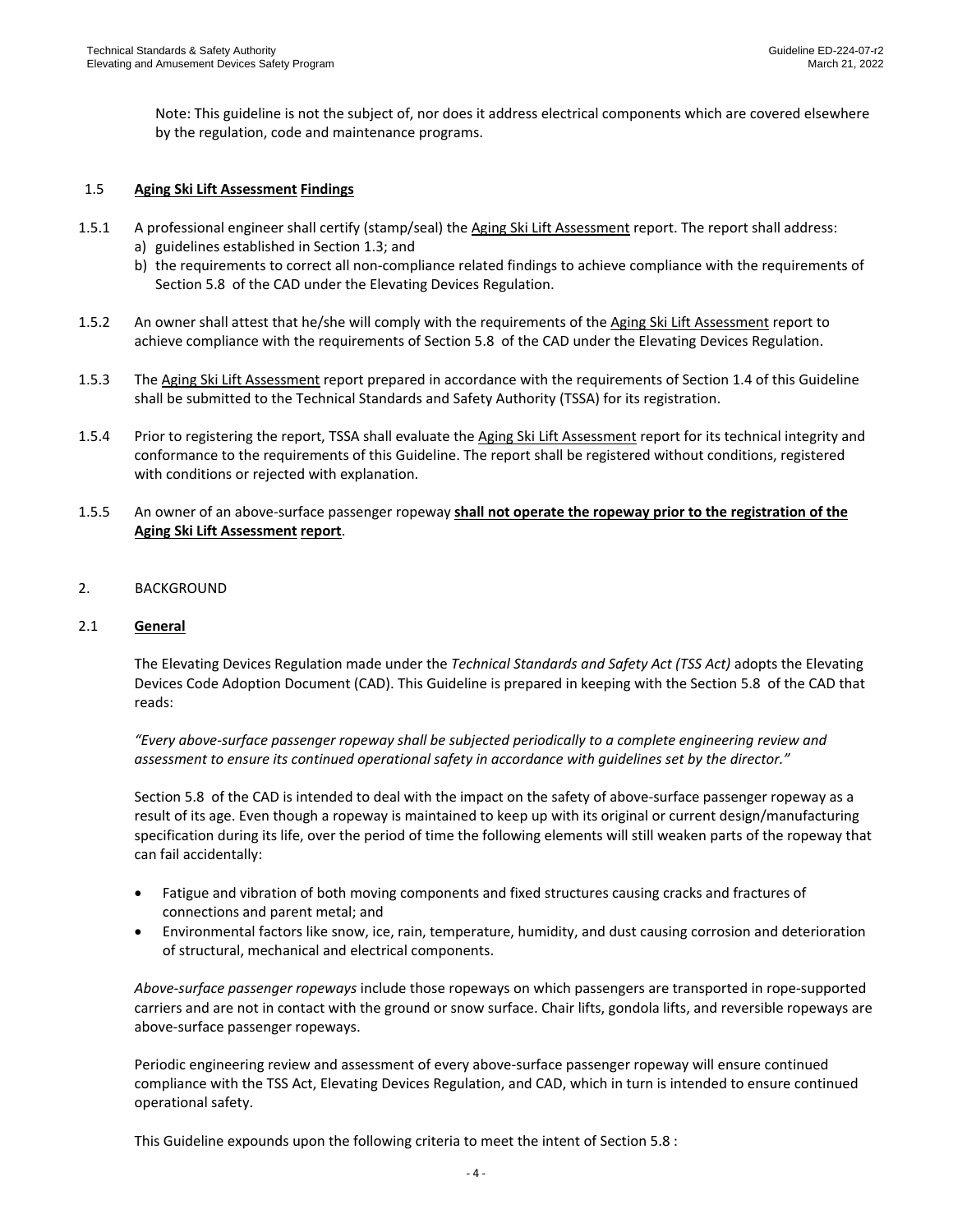- frequency for periodic engineering review and assessments;
- guidelines for periodic engineering review and assessment of above-surface passenger ropeways;
- reporting engineering review and assessment findings; and
- compliance.

#### 3. INSTRUCTIONS

- 3.1 Those recommendations of the Aging Ski Lift Assessment report requiring major and minor alterations of the abovesurface passenger ropeway shall be dealt in accordance with the requirements of the Technical Standards and Safety Act, Elevating Devices Ontario Regulation, and Code Adoption Document. All alterations may be submitted as one design submission. The design submission for major alteration(s) must be registered and inspected prior to the operation of the ropeway.
- 3.2 The fee prescribed in the fee schedule for evaluation of the Aging Ski Lift Assessment report will be charged to the submitter of the report.
- 3.3 Submit one electronic copy to TSSA for registration. Upon registration of the Aging Ski Lift Assessment report, TSSA will return a registered electronic copy.
- 3.4 Where the latest adopted version of CSA Standard Z98 Passenger Ropeways and this Guideline requires action by a designer or manufacturer who is no longer in business, that action shall be performed by a professional engineer as defined in the Elevating Devices Regulation.
- 3.5 This Guideline establishes in-depth inspection and compliance requirements to ensure security of critical components of an above-surface passenger ropeway. In order to expedite registration of Aging Ski Lift Assessment report in accordance with Section 1 of this Guideline, it is critical that consistent "methodology" is applied to confirm compliance with this Guideline:
	- a. Compile "as built" specification of the ropeway necessary to assess security of critical components of an abovesurface passenger ropeway.
	- b. Identify critical components of an above-surface passenger ropeway subjected to fatigue, vibration, and environmental exposure for their inspection.
	- c. Prepare list of critical components and non-destructive testing methods to be applied for their inspection.
		- All critical components shall be tabulated with identification
		- Including the type of non-destructive testing conducted, rejection/acceptance criteria, findings, and recommendations
		- The recommendations may contain establishing program of inspection/maintenance, steps to repair, replace, and/or alter the critical components.
	- d. Where critical components to be inspected are not directly accessible, any disassembling required must be performed where deemed necessary.
	- e. Evaluate the findings of the inspection with a view to confirm the security of critical components.
	- f. Determine action (repair, replacement and/or alteration) taken or to be taken to secure the integrity of critical components.
	- g. In addition to the assessment criteria listed in section 1.4 and Z98 (requirement 12.18.3.2 of Z98:19 NDT a minimum 20% of carriers per year), aging assessments of carriers should examine prior NDT reports in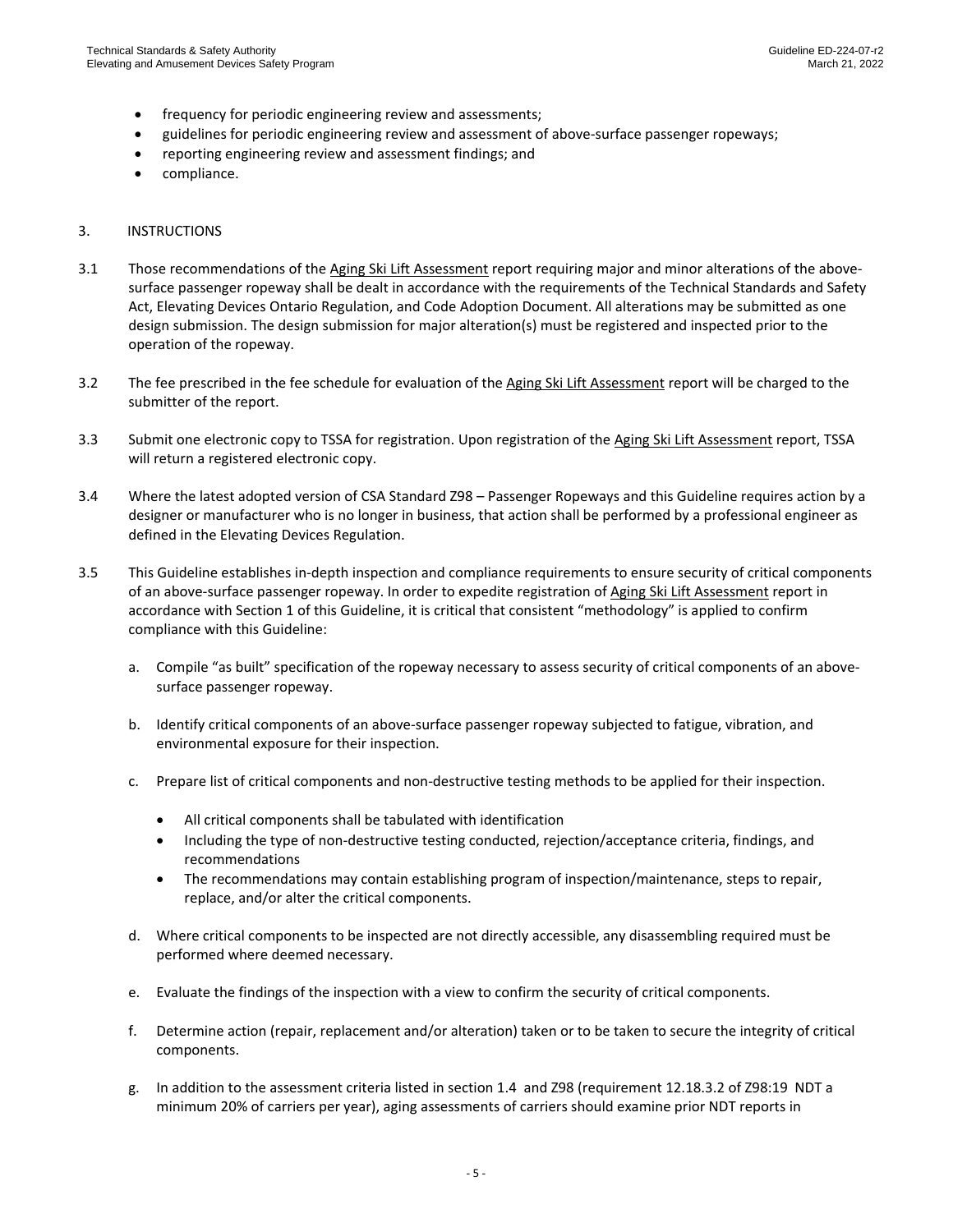conjunction with any replacement modification and repair records to determine if a greater number of carriers require yearly NDT.

- 3.6 Necessary non-destructive testing (NDT) may be spread (staggered) over a period not exceeding five years to assist planning for compliance with this Guideline in accordance with the "Frequency for Periodic Engineering Review and Assessment" established in Section 1.2.
- 3.7 The current Aging Ski Lift Assessment Report confirming compliance with this Guideline in keeping with the "Frequency for Periodic Engineering Review and Assessment" established in Section 1.2 shall be linked by reference to all previous Aging Ski Lift Assessment Report(s) for a specific passenger ropeway in order to justify and resolve the following conditions (where applicable):
	- $\triangleright$  Next NDT cycle (other than Section 1.2 of this Director's Order) for newly replaced parts identified in the previous Aging Ski Lift Assessment Report(s);
	- $\triangleright$  Compliance with all outstanding recommendations and conclusions identified in the previous Aging Ski Lift Assessment Report(s);
	- ➢ Compliance with "Notice of Registration of Design Submission with Conditions" attached to previous Aging Ski Lift Assessment Report(s) registered with the TSSA.
- 3.8 This Guideline is not intended to replace any requirements contained in the latest adopted version of CSA Standard Z98 – Passenger Ropeways and Ontario Regulation.
- 3.9 This is a reminder that "Operation and Maintenance" requirements under Section 32 of the O.Reg 209/01 must be adhered to at all times. When replacing parts of a ropeway, Section 32(5) of the O.Reg 209/01 applies. All work must be performed by qualified persons.
- 4. GUIDELINE CHECKLIST

An electronic copy of the aging ski lift assessment should be submitted to TSSA for registration and should contain;

- Aging ski application form and document transmittal
- Information regarding general lift specifications and parameters o Name, # of carriers, rise, length, speed, type, etc…
- Lift history
	- o Summary of alterations since commissioning and since previous assessment
	- o Indication if lift was relocated
- List of critical components of an above-surface passenger ropeway subjected to fatigue, vibration and environmental factors.
	- o Include the list of NDT methods applicable
	- o Summary of results for each component
- In addition to the assessment criteria listed above and Z98-14 12.18.3 (NDT a minimum 20% of carriers per year),
	- o aging assessments of carriers should examine prior NDT reports in conjunction with any replacement modification and repair records to determine if a greater number of carriers require yearly NDT.
- An Appendix showing actual NDT reports for the current cycle (i.e. the last 5 years in most cases)
- Engineer's evaluation of inspection and NDT reports. Evaluation shall include:
	- o List of action items such as repair, replacement and/or alteration to secure the integrity of critical components
	- o Comments on the state of the lift since the previous Aging Ski Lift Report.
		- Summary of the current and previous engineering reviews
		- **EX Compliance with all outstanding recommendations and conclusions identified in the previous Report.**
		- Compliance with any Notice of Registration Conditions attached to the previous registered Aging Ski Lift Report.
	- o A suggested plan for the next NDT cycle